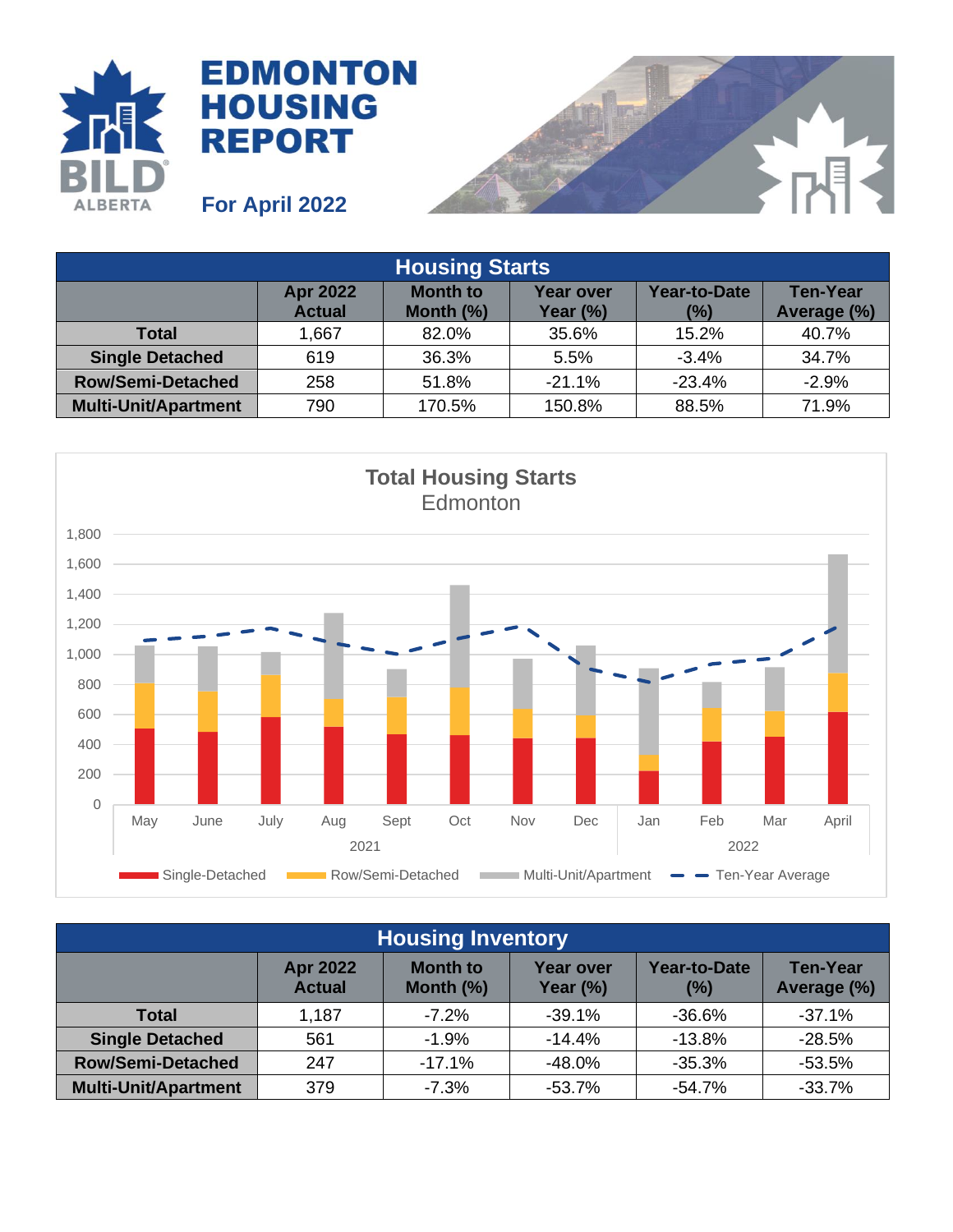

| <b>Home Sales</b>           |                                  |                                 |                              |                               |                                |  |
|-----------------------------|----------------------------------|---------------------------------|------------------------------|-------------------------------|--------------------------------|--|
|                             | <b>Apr 2022</b><br><b>Actual</b> | <b>Month to</b><br>Month $(\%)$ | <b>Year over</b><br>Year (%) | <b>Year-to-Date</b><br>$(\%)$ | <b>Ten-Year</b><br>Average (%) |  |
| <b>Total New Homes</b>      | 712                              | 31.6%                           | $-13.7%$                     | 8.4%                          | $-11.4%$                       |  |
| <b>Single-Detached</b>      | 411                              | 19.8%                           | $-4.2%$                      | 1.9%                          | $-3.9%$                        |  |
| <b>Row/Semi-Detached</b>    | 271                              | 43.4%                           | $-7.8%$                      | 2.3%                          | 12.0%                          |  |
| <b>Multi-Unit/Apartment</b> | 30                               | 233.3%                          | $-70.6%$                     | 96.3%                         | $-77.6%$                       |  |
| <b>MLS System</b>           | 2,919                            | $-11.1%$                        | 1.8%                         | 21.2%                         | 58.4%                          |  |